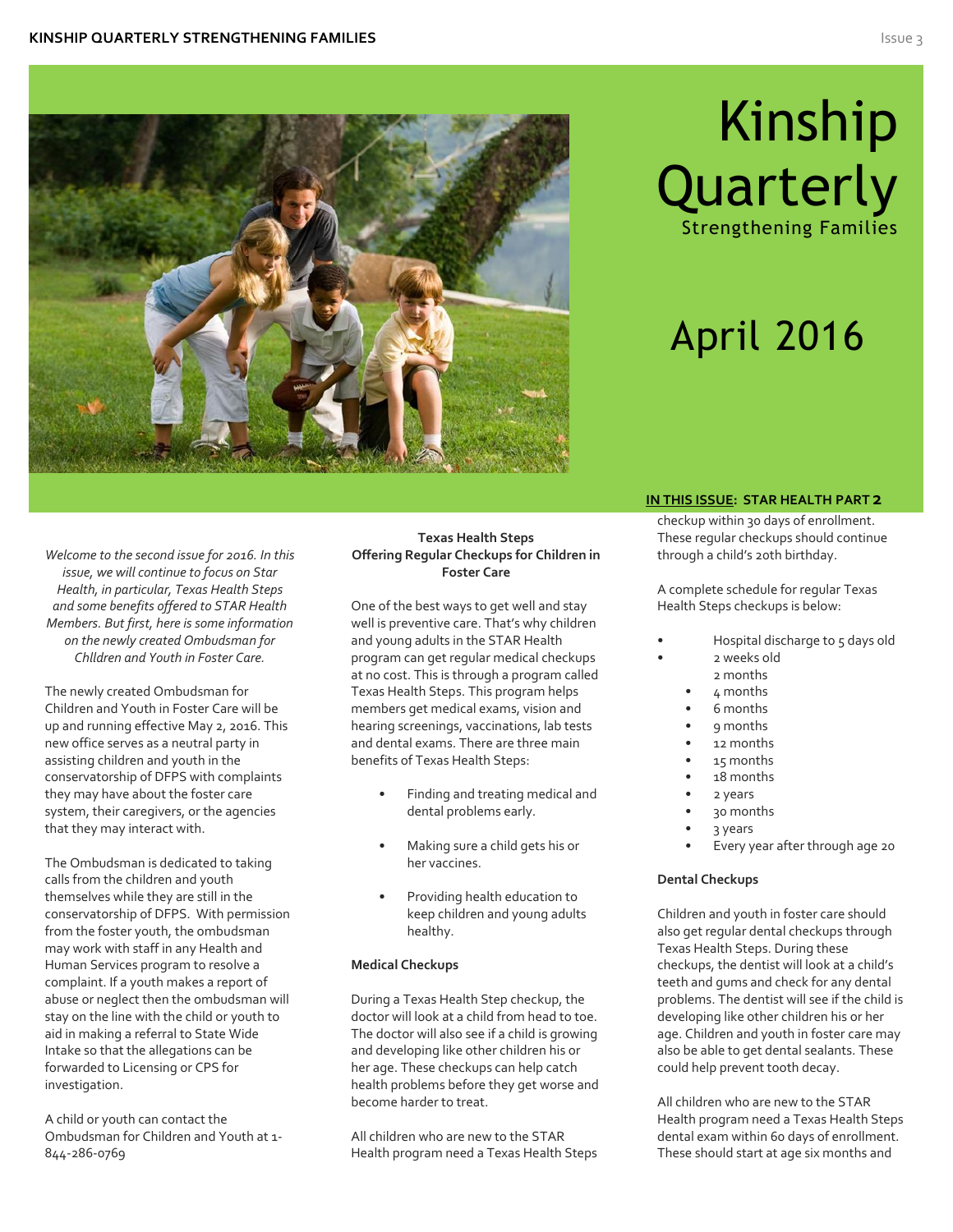should be scheduled every six months after that.

#### **Extra Benefits for STAR Health Members**

STAR Health members can get extra benefits in addition to their Texas Health Steps checkups. These are called valueadded services. These include:

- Extra vision benefits. These include prescription glasses or \$100 toward the cost of any features or frames not covered by Medicaid.
- \$30 every three months for overthe-counter medications through a mail-order program.
- CentAccount. This is a program offering rewards dollars for members who complete wellness visits, dental checkups and other health screenings. This program is for members ages 18 through 20.

Please note that value-added services may have restrictions and limitations.

For more information about Texas Health Steps or any other benefits and services available for STAR Health members, call 1- 866-912-6283 or visit [www.FosterCareTX.com.](http://www.fostercaretx.com/)



Caring for a young child can be a big responsibility. Children of all ages, including infants and toddlers, are deeply hurt when they are physically, sexually, or emotionally abused or neglected.

While every child and situation is different, traumatic experiences can be overwhelming to young children and lead to problems in their daily lives. Children may react physically, emotionally, or experience delays in development.

Supporting a child who has experienced trauma can seem overwhelming because so many areas of development may be impacted. The best place to begin is with the relationship.

Let's look at joint attention as an example. **Joint attention** is the shared focus of two individuals on an object. It is achieved when one individual alerts another to an object by means of eye-gazing, pointing or other verbal or non-verbal indications. An individual gazes at another individual, points to an object and then returns their gaze to the individual. Most eight-to tenmonth old children can follow a line of regard, (where the eyes are looking) and all typically developing 11- to 14-month-old children can do so.

Joint attention requires a lot of skills. Two important skills in joint attention are following eye gaze and identifying intention. The ability to identify intention is important in a child's ability to learn language and direct the attention of others.

Joint attention is important for many aspects of language development including comprehension, word production and word learning. Socio-emotional development and the ability to take part in normal relationships are also influenced by joint attention abilities.

The development of joint attention may be negatively impacted by a traumatic experience.

Typically developing infants seek out relationships with caregivers by establishing eye contact. Infants impacted by a traumatic experience may avoid eye contact, which can then impact the development of joint attention. However, join attention is a skill that can be taught. By teaching a child joint attention we can have a positive impact on the child's social/emotional development, the acquisition of language, and the promotion of the child's cognitive development.

What else can we do to support development? As much as possible, expand the circle of caring relationships. Our littlest ones need sustained patterns of caring, responsive relationships. In addition to parents, siblings, other relatives, friends, neighbors, and child care providers are examples of people who may be able to provide the relationships.



Another intervention is wellnesspromoting routines and practices. Consistent, predicable routines such as bedtimes and mealtimes help young children learn to manage their energy levels and their emotions, and promote trust.

Children who regularly get physical activity tend to have a more positive body-image, better health and quality of life, and more positive family and peer relationships.

In summary, building strong relationships with young children can support their social/emotional development, communication skills, thinking skills, and exploration and play skills.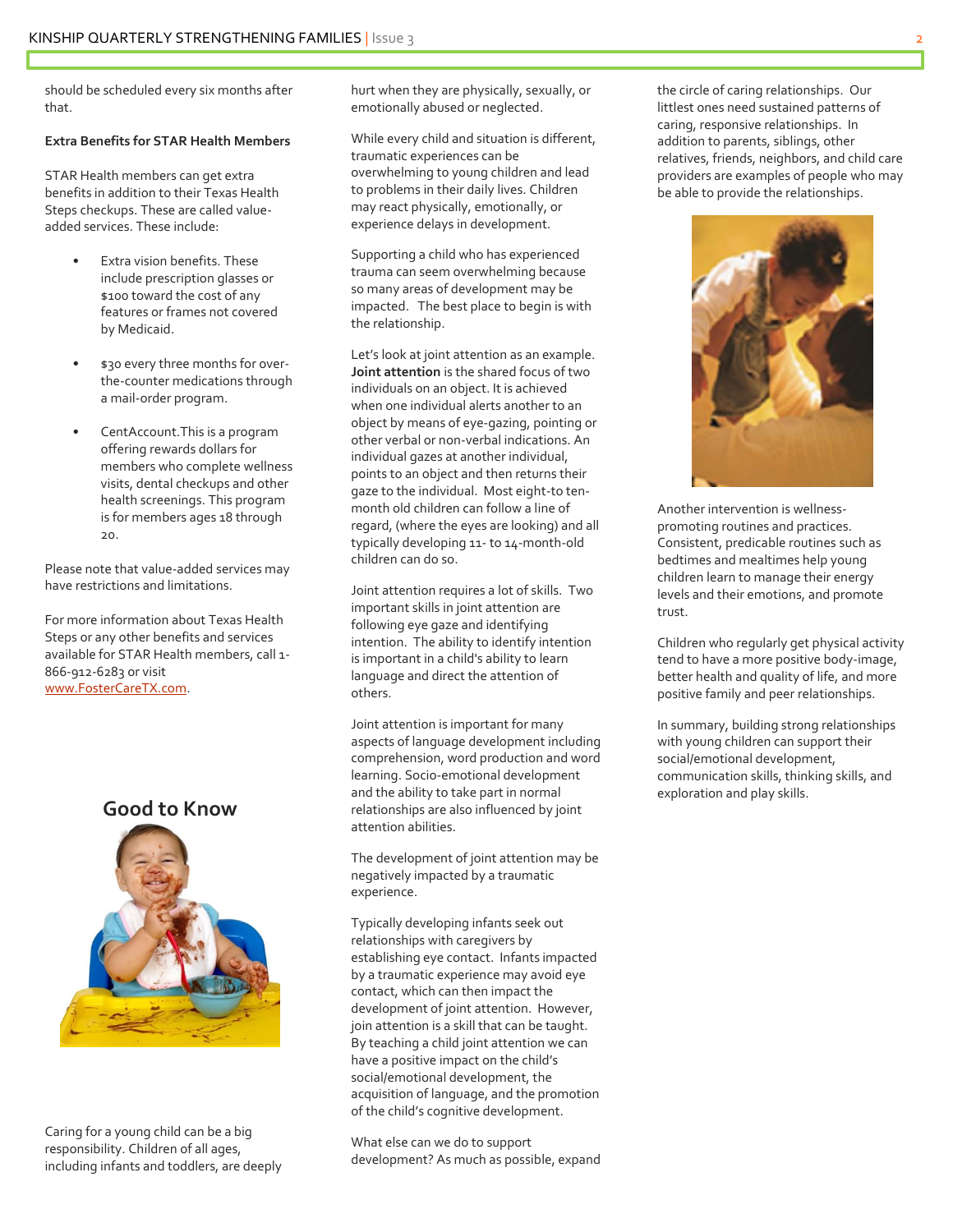### **Tips for a Safe Spring**

### **Walking and Biking Safety**

 Younger children are learning to become independent. They enjoy walking, riding bikes and playing outside, but they don't have the judgment to cope with traffic by themselves yet. Learn to keep your kids safe when they are on the move.

### **Sun Safety for Babies**

 Keep babies younger than 6 months out of direct sunlight. Move your baby to the shade under a tree, umbrella or stroller canopy. Dress babies in lightweight clothing that covers the arms and legs, and use brimmed hats.

### **Water Safety**

- Provide touch supervision, meaning that an adult is within arm's reach anytime your young child is in or near water.
- At the beach, stay within the designated swimming area and ideally within the visibility of a lifeguard. Be aware of rip currents. If you get caught in a current, don't try to swim against it. Swim parallel to shore until clear of the current.
- Be aware that pools may have unsafe drain systems. Supervise children closely.

### **Resources**

- [www.facebook.com/TexasKinshipCare](http://www.facebook.com/TexasKinshipCaregivers) [givers](http://www.facebook.com/TexasKinshipCaregivers)
- [Star Health](https://www.dfps.state.tx.us/Child_Protection/Medical_Services/guide-star.asp)
- [http://www.texashomevisiting.org](http://www.texashomevisiting.org/)
- [www.helpandhope.org](http://www.helpandhope.org/)
- [www.MCH.org](http://www.mch.org/)
- [www.sightandsoundreading.com/](http://www.sightandsoundreading.com/)
- [www.dfps.state.tx.us/Adoption\\_and\\_F](http://www.dfps.state.tx.us/Adoption_and_Foster_Care/Kinship_Care/) oster Care/Kinship Care/
- [www.dfps.state.tx.us/Child\\_Protectio](http://www.dfps.state.tx.us/Child_Protection/Youth_and_Young_Adults/default.asp) [n/Youth\\_and\\_Young\\_Adults/default.](http://www.dfps.state.tx.us/Child_Protection/Youth_and_Young_Adults/default.asp) [asp](http://www.dfps.state.tx.us/Child_Protection/Youth_and_Young_Adults/default.asp)
- [www.dfps.state.tx.us/Child\\_Protection](http://www.dfps.state.tx.us/Child_Protection/Child_Safety/default.asp) [/Child\\_Safety/default.asp](http://www.dfps.state.tx.us/Child_Protection/Child_Safety/default.asp)